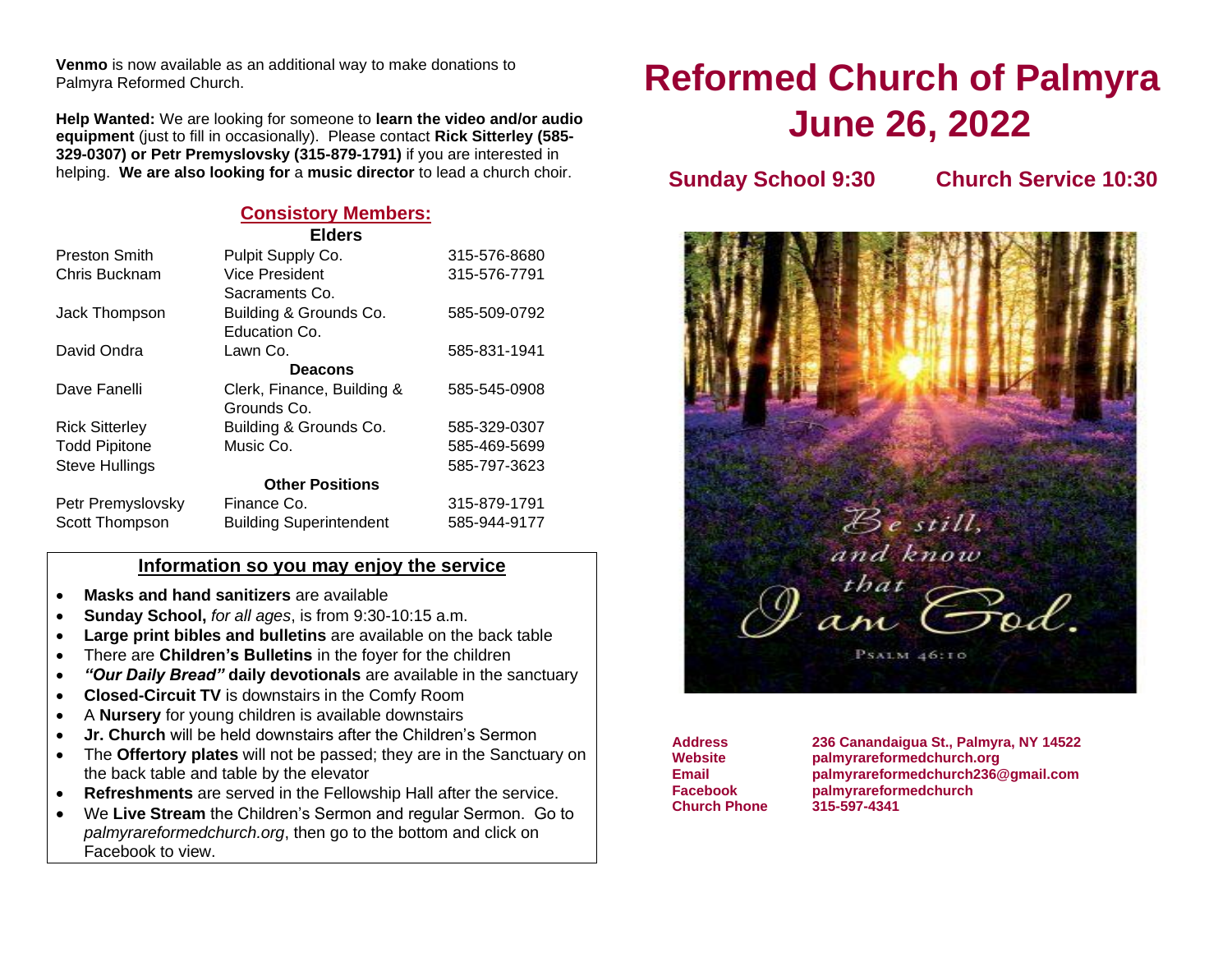## **Worship Service June 26, 2022**

**Worship Leader Kirk Adams Liturgist Todd Pipitone Organist Joan Bucknam**

**Prelude** 

**Announcements** 

## **THE APPROACH TO GOD**

**Votum** – "I keep asking that the God of our Lord Jesus Christ, the glorious Father, may give you the Spirit of wisdom and revelation, so that you may know him better" **Ephesians 1:17**

**Call to Worship** - "Victory In Jesus" **HFG 82**

**Invocation & Salutation** 

**Hymn of Praise \*** – "Be Thou My Vision" **HFG 468**

**The Law of God \*** 

**Gloria Patri**  $*$  – "Glory be to the Father, and to the Son, and to the Holy Ghost: as it was in the beginning, is now and ever shall be world without end. Amen, Amen **HFG 142** 

## **Prayer of Confession**

## **Words of Assurance**

**Alleluia from Sing! SING 55** Alleluia! Alleluia! In Jesus Christ, we are forgiven! (2 times)

## **THE WORD OF GOD**

**Children's and Young Disciple's Message**

**Hymn of Prep. –** "It Is Well with My Soul" **HFG 495**

**Prayer for Illumination**

**Scripture – Ephesians 1:15-23 (church bible) Pg. 1067**

**Sermon – "Gospel Response"**

## **THE RESPONSE TO GOD**

## **Offertory Presentation and Blessing**

**Pastoral Prayer** – (in unison) "Our Father which art in heaven, Hallowed be thy name. Thy kingdom come, Thy will be done on earth, as it is in heaven. Give us this day our daily bread. And forgive us our debts, as we forgive our debtors. And lead us not into temptation, but deliver us from evil: For thine is the kingdom, and the power, and the glory forever. Amen."

**Closing Hymn \*** – "He Touched Me" **HFG 628**

#### **Benediction \***

**Doxology**  $*$  – "Praise God, from whom all blessings flow; Praise Him, all creatures here below; Praise Him above, ye heavenly host; Praise Father, Son, and Holy Ghost. A-men" **HFG 382**

### **Postlude**

The **\*** indicates where you may stand if you wish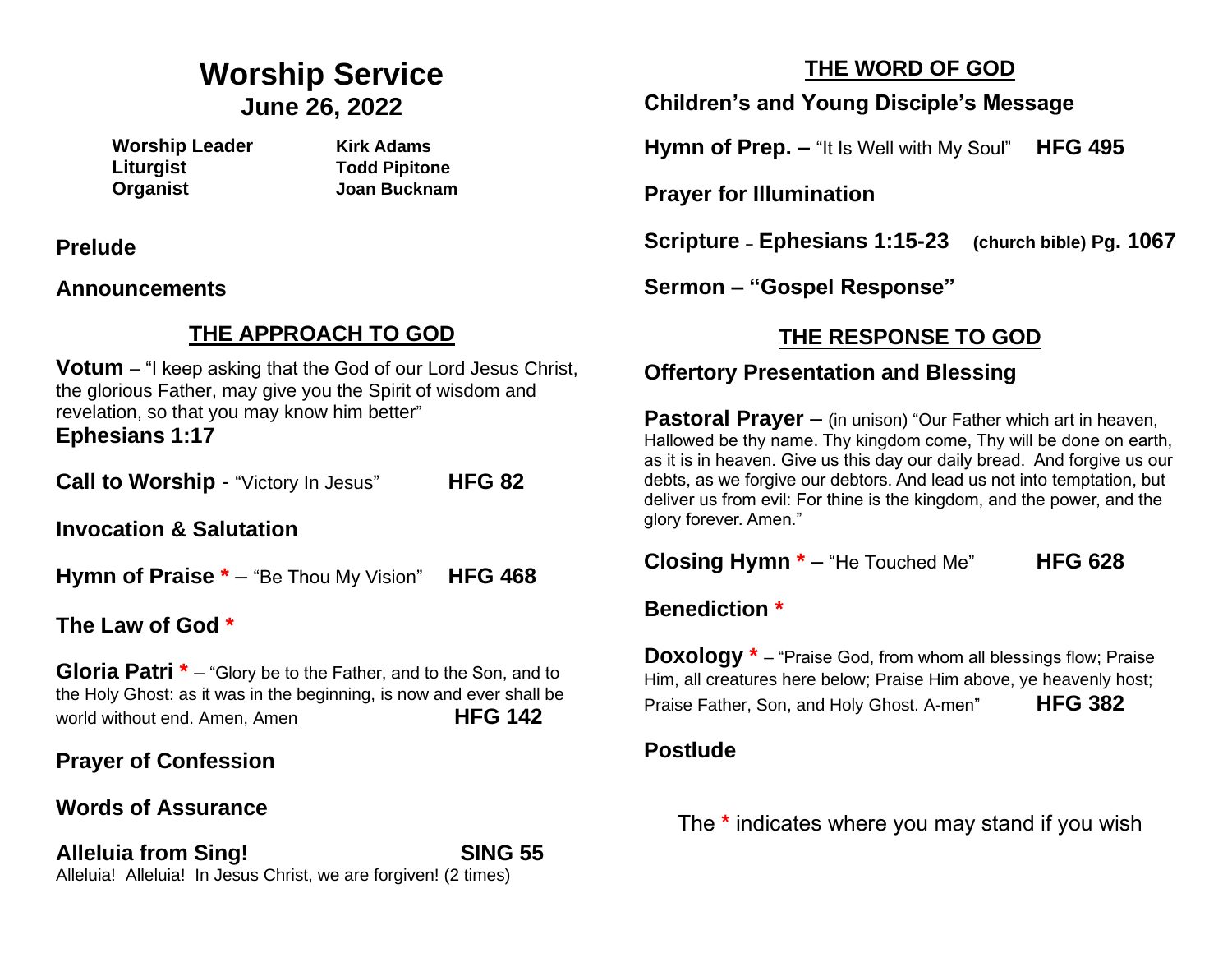

### **Please Keep in Prayer**

**Church Family -** *Contact Carol Fanelli to have a name added and also let her know when a name can come off of the list: 716-512-0589.*

- **Barbara DeLue** (Marcia Marsille's mother)
- **Kaylie Thompson** (surgery went well, she is recuperating)
- **Mary Hawkins** (she is home from foot surgery & doing well)
- **Peter Brown** (brother-in-law to Karl & Carrie Nies)
- **Debbie Fox** (Elma Fox's daughter-in-law, out of hospital, at home recovering)
- **Mysty Wadsworth** (she is still in Highland Hospital)
- **Steven Vanderwege** (he is home)
- **Laura Crandall** (mother to Kerstin Pipitone's friend)
- **Jessica Locey** (Len & Roberta's future granddaughter-in-law)
- **Butch VanEpps**
- **Dan Buchiere** (Rocco's friend)
- **Laurie Davis** (Carol & Dave Fanelli's niece)
- **Connor Herbst** (Former Soccer Coach & Mentor to Brennan Pipitone)
- Muslim friends that Christ would open their hearts to his truth
- Our church, and all we stand for, in the name of our Lord!

#### **If you would like Prayer Support, please:**

- Call Preston Smith (315-576-8680) or a Consistory Member
- Leave a message on the church phone 315-597-4341
- Fill out a Prayer Request Form, found in the sanctuary tract rack
- Come to a Prayer Meeting on Wednesdays
- Call Carol Fanelli, at 716-512-0589, to start the Prayer Chain

#### **Community, Country and the World:**

- **Please replace hatred with love in people's hearts**
- The families affected by the recent gun violence
- **•** Blessings and protection to the Ukrainian people
- Those who need to be more tolerant of others
- **v** Our law enforcement people
- The local organizations who help our community members
- **•** Employees within the facilities of incarceration
- Inmates in prisons
- **v** Those persecuted for believing in our Lord
- Those in need of food, housing, or just a friend

## **Church Family**

#### **Happy Anniversary:**

**June 27 Jack & Deb Thompson**

#### **Happy Birthday:**

**July 2 Layla Isabel Thompson**

#### **Condolences:**

To **Rick, Amy & Abbey Sitterley** & their family on the passing of Rick's Mom, Shirley Sitterley. May God comfort your hearts and fill your soul with love and peace.

#### **Praises:**

Shelly Whyte is now cancer-free!

## **Thank You for Your Service**

Our thanks to those who filled CareNet baby bottles. We collected \$120.50.

#### **Thank you to ALL the following:**

| <b>Worship Leader -</b> | June<br>July | 26<br>3<br>10<br>17<br>24<br>31 | <b>Kirk Adams</b><br>Peter Mason<br>Preston Smith<br>Preston Smith<br>Preston Smith<br><b>Preston Smith</b> |
|-------------------------|--------------|---------------------------------|-------------------------------------------------------------------------------------------------------------|
| Liturgist -             | June<br>July | 26<br>3<br>10<br>17<br>24<br>31 | <b>Todd Pipitone</b><br><b>Steve Hullings</b><br>Steve Hullings<br><b>Todd Pipitone</b>                     |